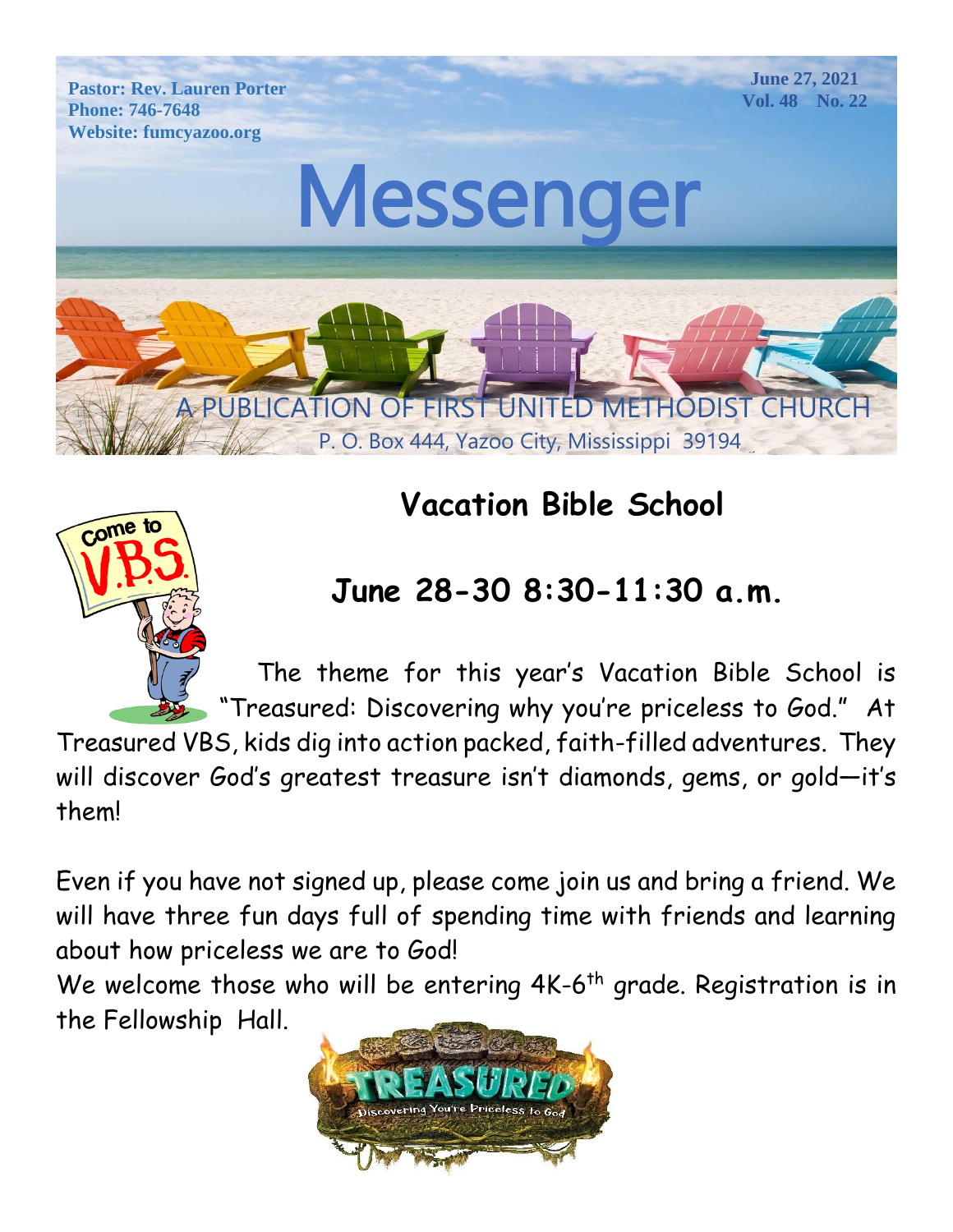

 $\frac{0.00 \text{ m/s}}{0.10}$  M  $\frac{1}{4}$ 9-12 noon Methodist Market Website: fumcyazoo.org **TUESDAY, JUNE 29 SUNDAY, JUNE 27** 9:00 a.m. Come AZ U R Service 9:50 a.m. Sunday School 11:00 a.m. Traditional Worship Service 11:00 a.m. Live Stream Worship **MONDAY, JUNE 28** 8:30-11:30 Vacation Bible School 8:30-11:30 Vacation Bible School **WEDNESDAY, JUNE 30** 8:30-11:30 Vacation Bible School 6:00 p.m. Chancel Choir **SATURDAY, JULY 3** 9-12 noon Methodist Market



27. Allison Wyatt 29. John Hagen Ketchum JULY

1. Emily Cresswell, Lauren Allen

~~~~~~ 27. Dr. & Mrs. Walter Burnett

28. Mr. & Mrs. Mike Hughes

Mr. & Mrs. Bill McNair

29. Mr. & Mrs. Chip Heidel



 Our patriotic program will be Sunday, July 4, at 10 a.m. This will be a joint worship service. We urge all of our service men and women and veterans to be present so that we might recognize them for their service to our country. Special music will be provided by the Chancel Choir and musicians. Mark your calendars for this special service.

There will be NO Sunday School.

## **Giving Our Best**

Have you noticed that family tension tends to ratchet up as summer progresses? As you may have found during quarantine, bickering often escalates as siblings and parents spend more unstructured time together.

To be honest, I add to the problem sometimes. After I expend energy at work, navigate all our schedules and try to serve my friends and community, little of my "best" is left by day's end. My family often gets the leftovers — literally and figuratively.

In "Be King," Christian musician Brian Morykon sings about the struggles of expressing love, even to relatives: "Be gentle to your brother/ Jesus will show you how./ Choose to bless your enemies/ even those that live in your house."

Our Savior sets an example by always loving me and always giving his best. That knowledge can help me flip things around and find ways to give my best, not my leftovers, to the people in my house.

—Janna Firestone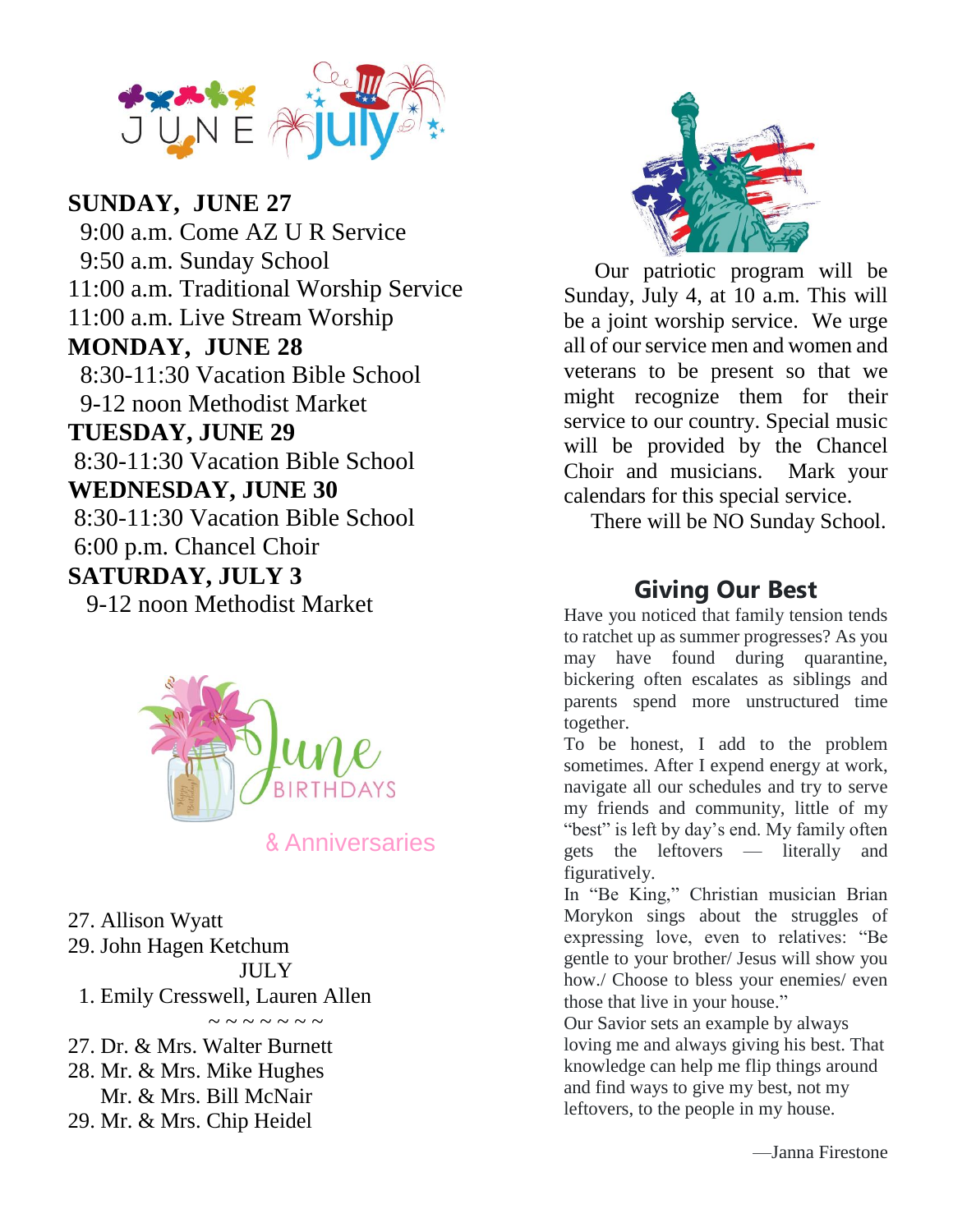



 "Allow the children to come to me," Jesus said. "Don't forbid them, because the kingdom of heaven belongs to people like these children."

Matthew 19:14



Throughout the month of June, we've been learning Bible stories where Jesus met different people. This Sunday's lesson is about an encounter that Jesus had with a man named Zacchaeus. Zacchaeus

was a tax collector, and he was considered a traitor to the Jewish people. Therefore, he more than likely lived a very lonely life with very few, if any, friends. However, Jesus called people like this to Him. Jesus loves all people. He values everyone, even those who may not be valued by others.



## **P22 Ministries & Planet 456**

We have been having some fun outings in the children's program. Bowling and swimming are coming up next. Be on the look-out!

## **Vacation Bible School**

VBS is next week. Even if you have not signed up, please come join us and bring a friend. We will have three fun days full of spending time with friends and learning about how priceless we are to God!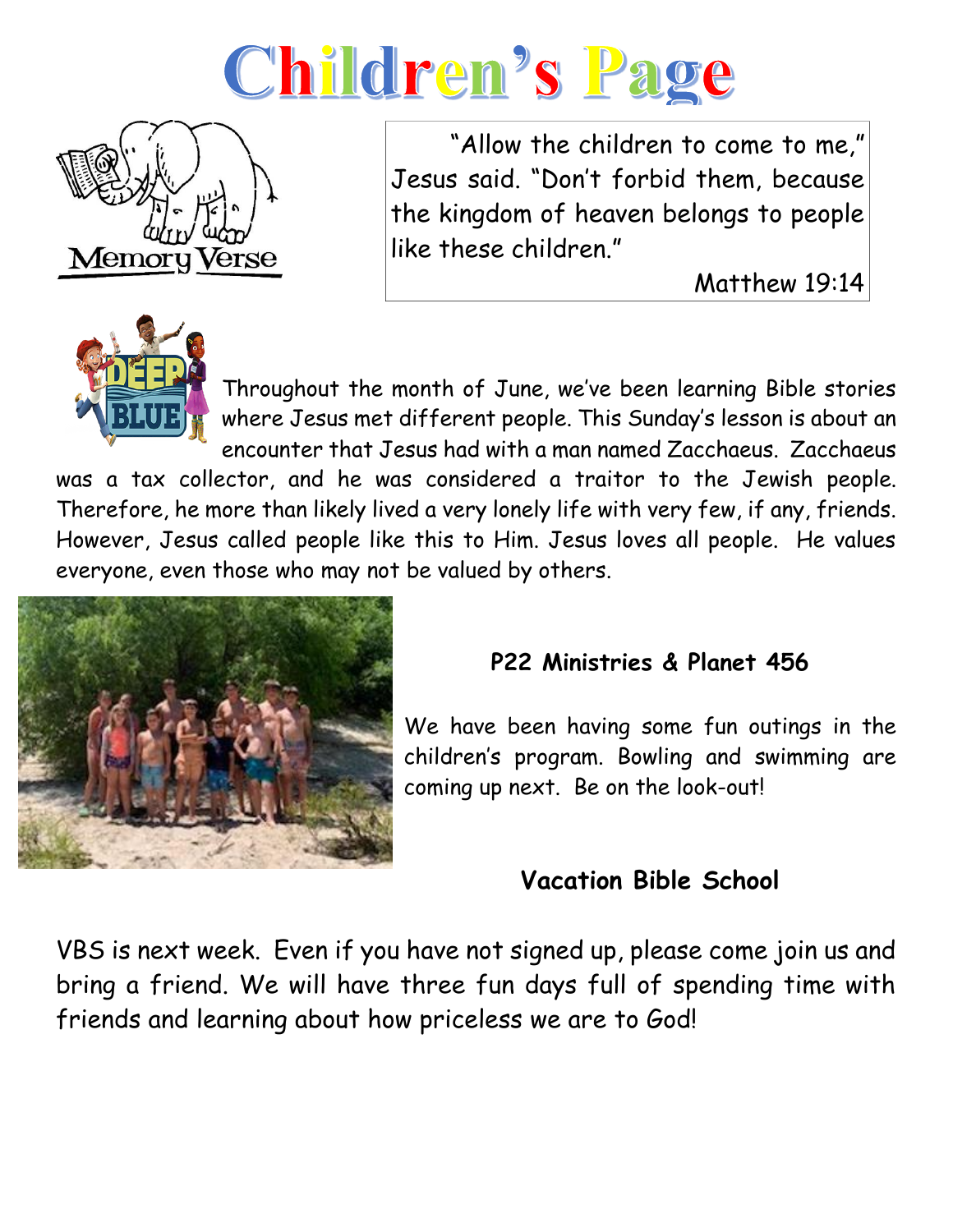Solid Exound

## **Youth Sunday School**

Throughout the month of June, we have been studying the series, *Our Heavenly Father*. This week's lesson is about *Trust.* Trust is something we learn as we develop relationships. One of the hardest things to deal with is broken trust. When someone breaks our trust, we see them in a different way. God is someone who will never betray us. He is someone we can talk with and seek direction from. However, we must be willing to spend time with Him and listen for His guidance.

## **Summer Youth Activities**

The Youth Group left this Wednesday for a trip to experience The Ark Encounter in Kentucky. While on the trip, we will also take in an MLB Baseball game between the Cincinnati Reds and the Atlanta Braves. We plan to return home on Saturday. Please be in prayer for safe travel and a time of great fellowship for our group of 19, 15 youth and 4 chaperones.



*Pauline Bridgforth* 

Ted & Libby Kendall

*Rusty Perry* 

Ted & Libby Kendall